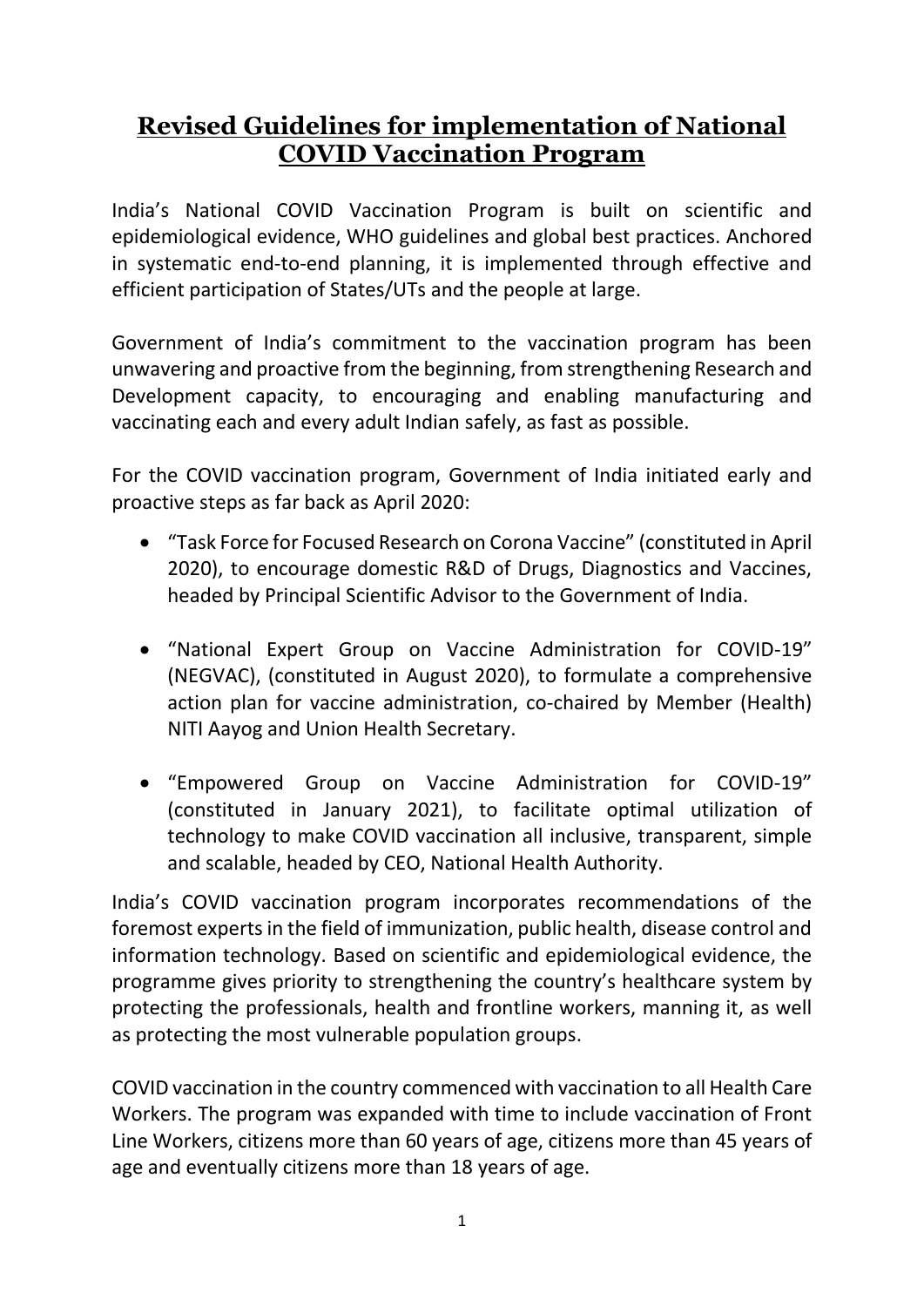Under the National COVID Vaccination Program, from 16<sup>th</sup> January to 30<sup>th</sup> April 2021, 100% of vaccine doses were procured by Government of India and provided free of cost to State Governments. State Governments were in turn to administer vaccination free of cost to defined priority groups. To increase the pace of vaccination, participation of private hospitals was also enlisted where individuals could also chose to get vaccinated at a prescribed rate.

In response to the suggestions of many State Governments to be permitted the flexibility to procure vaccine directly and administer them as per their own prioritization based on local requirements, Government of India revised the Guidelines. Under the revised Guidelines effective from 1<sup>st</sup> May, 2021, Government of India was procuring 50% of the vaccine produced and was continuing to provide them to States free of cost for administering to priority groups. The State Government and private hospitals were now also empowered to directly procure from the remaining 50% vaccine pool.

Many States have however now communicated that they are facing difficulties in managing the funding, procurement and logistics of vaccines, impacting the pace of the National COVID Vaccination Program. It has also been noted that smaller and remoter private hospitals are also facing constraints.

Keeping in view the aforesaid aspects, the experiences gained from  $1<sup>st</sup>$  May 2021 and the repeated requests received from States, the Guidelines for National COVID Vaccination Program have been reviewed and revised.

The main elements of the Revised Guidelines are as follows -

- Government of India will procure 75% of the vaccines being produced by the manufacturers in the country. The vaccines procured will continue to be provided free of cost to States/UTs as has been the case from the commencement of the National Vaccination Programme. These doses will be administered by the States/UTs free of cost to all citizens as per priority through Government Vaccination Centres.
- In respect of the vaccine doses provided free of cost by Government of India to the States, vaccination will be prioritized as the following:
	- o Health Care Workers
	- o Front Line Workers
	- o Citizens more than 45 years of age
	- o Citizens whose second dose has become due
	- o Citizens 18 years & above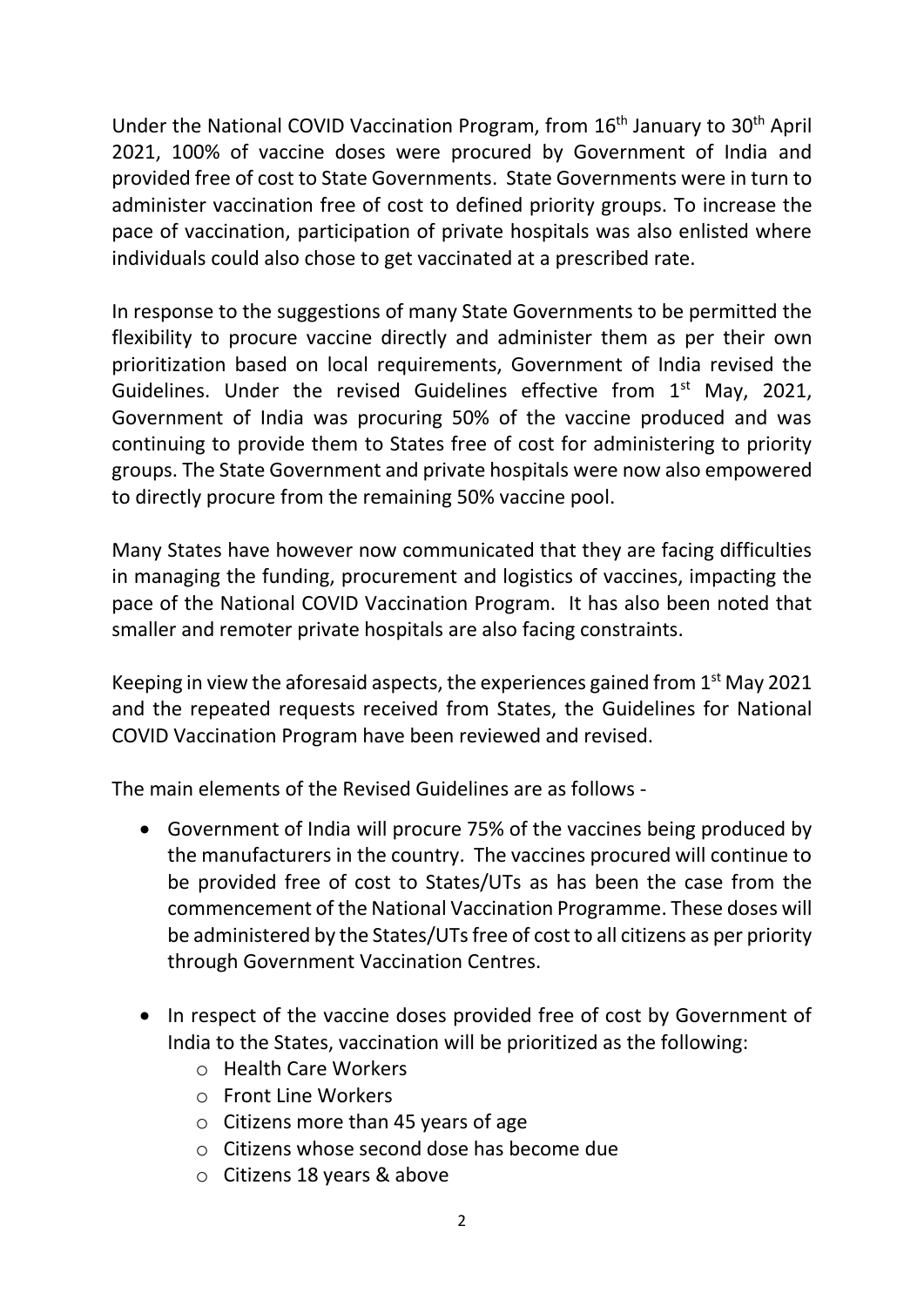- Within the population group of citizens more than 18 years of age, States/UTs may decide their own prioritization factoring in the vaccine supply schedule.
- Vaccine doses provided free of cost by Government of India will be allocated to States/UTs based on criteria such as population, disease burden and the progress of vaccination. Wastage of vaccine will affect the allocation negatively.
- Government of India will provide States/UTs advance information of vaccine doses to be supplied to them. States/UTs should similarly, further allocate doses well in advance to districts and vaccination centers. They should also put in the public domain the information about the above availability at district and vaccination center level, and widely disseminate it among the local population, maximizing the visibility and convenience of citizens.
- In order to incentivize production by vaccine manufacturers and encourage new vaccines, domestic vaccine manufacturers are given the option to also provide vaccines directly to private hospitals. This would be restricted to 25% of their monthly production. States/UTs would aggregate the demand of private hospitals keeping in view equitable distribution between large and small private hospitals and regional balance. Based on this aggregated demand, Government of India will facilitate supply of these vaccines to the private hospitals and their payment through the National Health Authority's electronic platform. This would enable the smaller and remoter private hospitals to obtain timely supply of vaccines, and further equitable access and regional balance.
- The price of vaccine doses for private hospitals would be declared by each vaccine manufacturer, and any subsequent changes would be notified in advance. The private hospitals may charge up to a maximum of Rupees 150 per dose as service charges. State Governments may monitor the price being so charged.
- All citizens irrespective of their income status are entitled to free vaccination. Those who have the ability to pay are encouraged to use private hospital's vaccination centres.